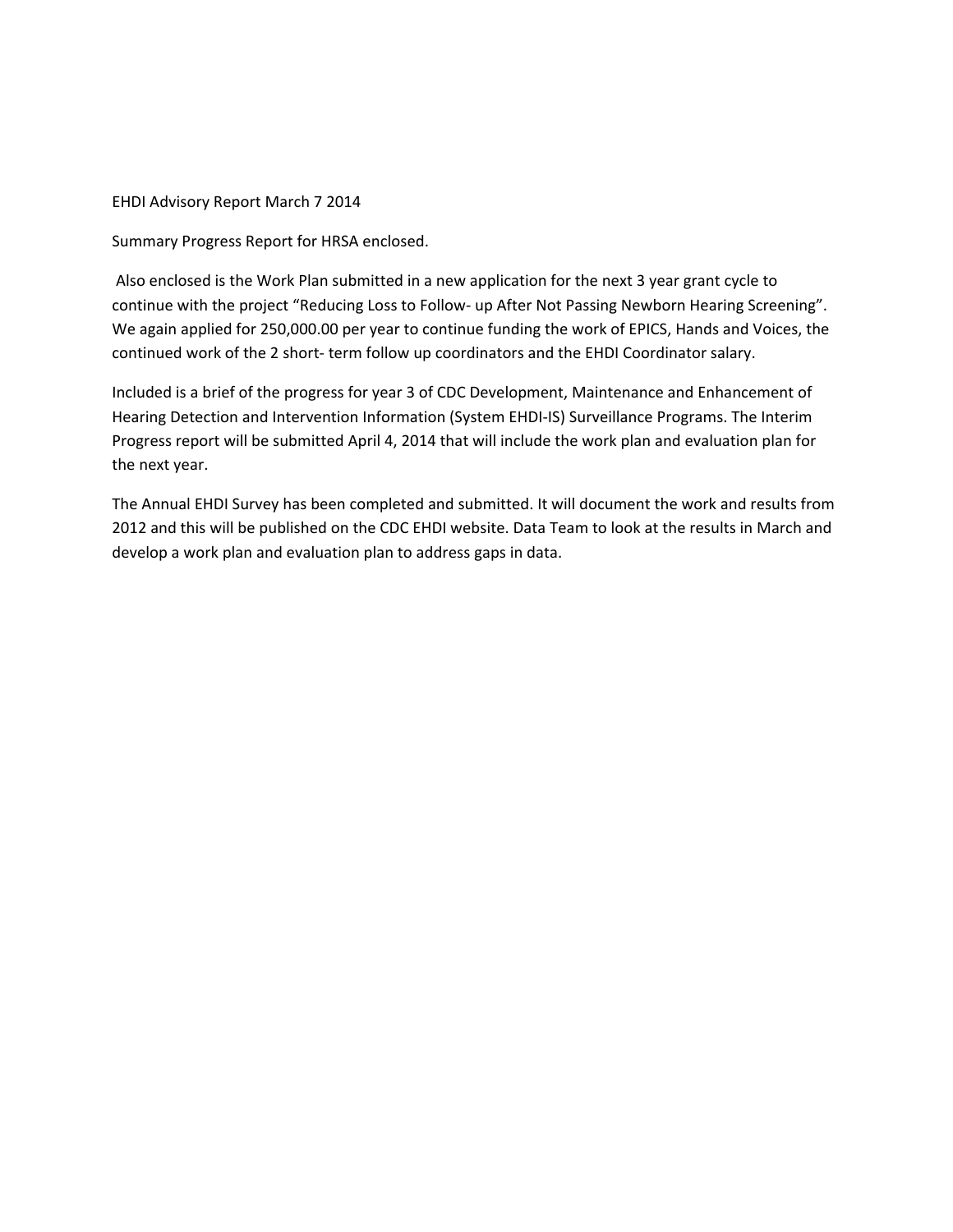#### CDC Brief

EHDI coordinator visits local pediatric practices and discusses issues with reporting . During this visit we learn that the provider has a check of to check hearing screening on the electronic medical record. Not all parents come with the information needed at the first well baby check. The provider suggests that they are also required to bring a second bloodspot card. They suggest that at the nursery both these documents should be placed in a red envelope with instructions . Then the PCP can request at the first well baby and the parent may more easily located the information to bring to the next visit if the consistent message is the information should be in your hospital paperwork in the red envelope. We discuss this with the bloodspot program and will be trailing this in this last quarter using a PDSA model.

Data run for 2013 indicates we are receiving 80% of records of screening results compared to the vital records birth rate. We have begun to collect birthing and screening results for homebirths. Homebirth providers now give information to parents about where to have screening done and 50% of homebirths were reported to the EHDI Program.

#### **Goal 1**

Goal 1: Develop and maintain the EHDI‐IS to accurately identify, match, and collect data that is unduplicated and individually identifiable through the EHDI process.

## Annual Objective 1.1

Ask Challengersoft to develop a unique identifier system so that if a duplicate record is entered it is identified immediately.

Objective Status Completed Objective Description The data management team met with the Challegersoft engineer and this function was added to the data management system in order to reduce duplicate records. Needs Assessor and EHDI Coordinator have identified hospitals not reporti The data management team met with the Challegersoft engineer a unique identifier function was added to the data management system in order to reduce duplicate records. Needs Assessor and EHDI Coordinator have identified hospitals not reporting and provided troubleshooting to help them to report monthly. EHDI Coordinator sends a monthly reminder that data is due. Data Manager notifies EHDI Coordinator by the  $15<sup>th</sup>$  of each month if there is any missing data or issues with data. And the EHDI Coordinator follows up with hospitals to get the data.

# Annual Objective 1.2

Birthing Providers will report results of screening on all births.

Objective Status On Track Objective Description 16 of 30 hospitals provide information on all births by uploading to a secure website. This now includes the state's largest hospital UNMH. Other hospitals provide nursery logs or send a data disc with information. This information is sent to an epidemiologist in the department and is linked to vital records. This helps the program to identify any missing records. The data team ( which includes the EHDI Coordinator Needs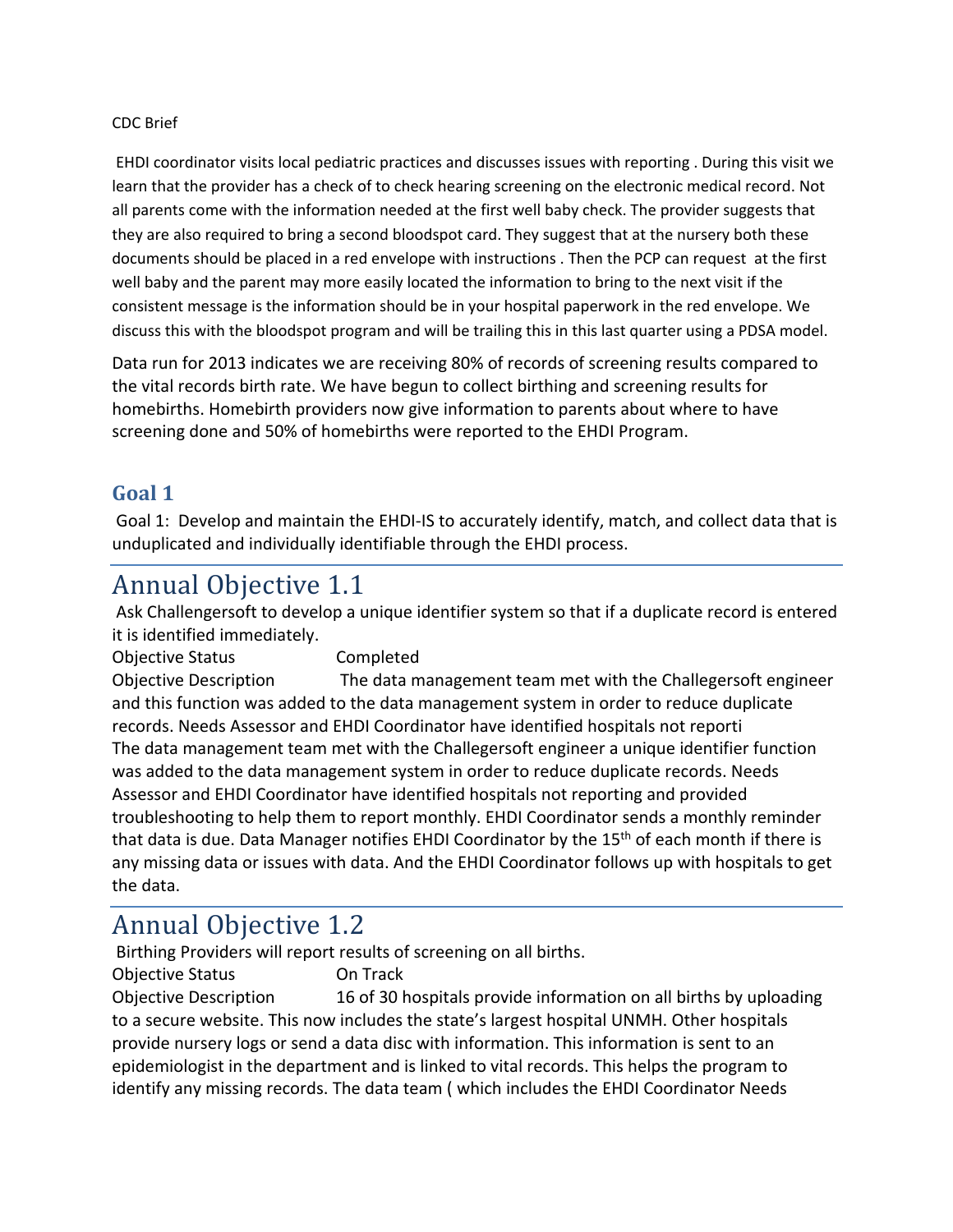Assessor Data Manager and Epidemiologist) meets weekly and the meetings have been with Challengersoft engineer. The meetings have helped the team learn the functions and capacities of Challengersoft and to map goals and objectives. Enhancements are requested and reports generated. The information is then gathered and analyzed according to the goals of the work plan and evaluation plan of this CDC Cooperative agreement.

# Annual Objective 1.3

Develop a corrective action plan for/ with birthing providers and Audiologists to provide the missing records and to insure an accurate set of records is sent monthly.

Objective Status On Track

Objective Description Although we have identified some non compliance in faxing referrals and the accurate completion of the referral for ( reporting babies that do not pass hearing screening) EHDI Coordinator is working with the midwife population and hospital screening programs for compliance and improvement in documentation under the HRSA Grant. Also being addressed in the HRSA Grant is improving loss to follow up through quality assurance of the information completed in the referral and follow up process. EHDI Coordinator will be providing data indicating number of births and number of screening results documented to each mid wife and hospital and requesting they audit files and send missing documentation. Rule for reporting have been sent to all birthing providers and posted on the website. The EHDI coordinator and the data manager have been providing individual training and technical assistance as data indicates missing documentation on a case by case basis. EHDI Coordinator has also begun outreach to primary care practices. This has resulted in a collaborative effort to improve reporting.

# Annual Objective 1.4

Develop a Challengersoft program that will indicate to the Short term follow‐ up coordinator which babies need follow- up. In New Mexico some hospitals have contracted screening Providers that do follow up this will be reported electronically. Our Short term follow up coordinator will work with those hospitals that do not have this in place.

Objective Status On Track Objective Description EHDI Coordinator is working with the Challengersoft engineer and the data learning team that includes the Newborn Screening Program Manager CMS Director, MCH Epidemiologist, NHS Needs Assessment Coordinator, Data Analyst and as a guest consultant the Business Manager from the Nebraska EHDI Program. The plan is to review the information flow, work flow forms and reports and to begin to create an interface to develop easier to use tracking and auditing function(s). This should be tested and then utilized this spring. As the paper referral is received the documentation is reviewed lead follow up coordinator for missing information. Calls are made to the hospital to collect missing documentation ( fields on the referral form.) in the next three months The EHDI Coordinator and the Needs Assessor will be visiting hospital Programs to identify if this information can be downloaded electronically and the populated into the forms on Challengersoft. A report will be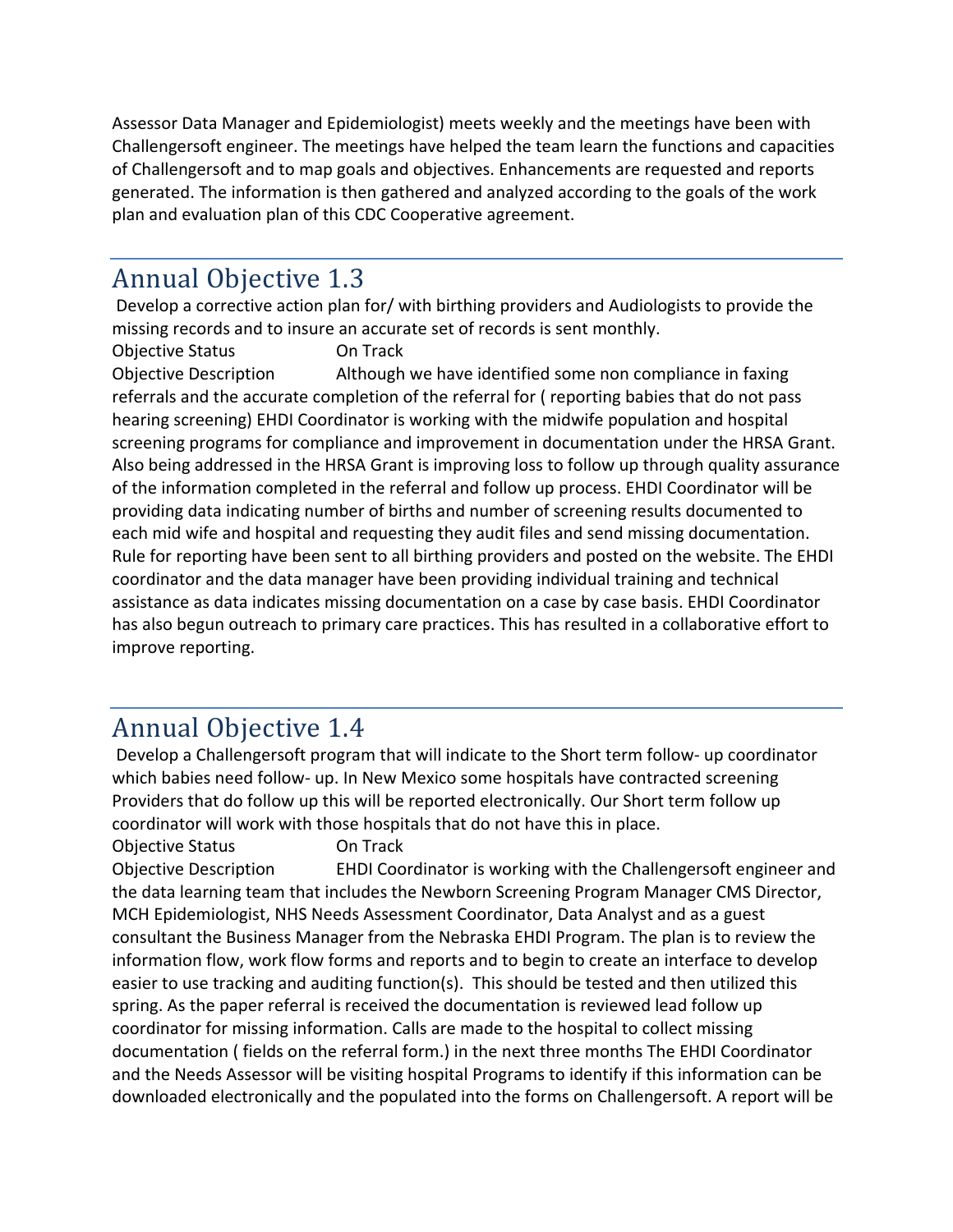generated by the EHDI Coordinator that can be sent to hospitals that will identify the record and the missing information. A second reporting function is being created to notify the follow up coordinators of a referral and to send a report of cases monthly. The function will also create a calendar event for the follow up coordinator based on the date of birth that will notify them that a call needs to be made at 1 month, 3 months and 6 months to remind caseworkers of these key events and to prompt them to do the follow up and reporting for those times. Additionally we plan to develop a user interface that will allow easier real time documentation. And recently we have learned through our information sharing relationship with Early Intervention that a number of children are being referred there and we have no history of some of the cases that are being referred. We plan to and link with a data base at Early intervention cases that have confirmed hearing loss and have been referred to compare that to our information following the case back to the hospital of origin to troubleshoot why we have had that loss to initial documentation.

#### **Goal 2**

Goal 2: Collect and report individualized demographic data (as defined in HSF Survey) for every occurrent birth about the child's status and progress through the three components of the EHDI process.

# Annual Objective 2.1

By March 2014 submit 100% of data to the National CDC EHDI Hearing Screening and Follow‐ up Survey.

| <b>Objective Status</b>      | Completed |
|------------------------------|-----------|
| <b>Objective Description</b> |           |

## Annual Objective 2.2

By June 30, 2014, develop and/or implement a process to monitor the quality and completeness of individualized demographic data (as defined in the HSF Survey) received from reporting sources.

| <b>Objective Status</b>      | on track |
|------------------------------|----------|
| <b>Objective Description</b> |          |

## Annual Objective 2.3

Review EHDI Data and collection process for 2012 ( 2011 data) and make changes needed to improve quality and completeness. Objective Status On Track Objective Description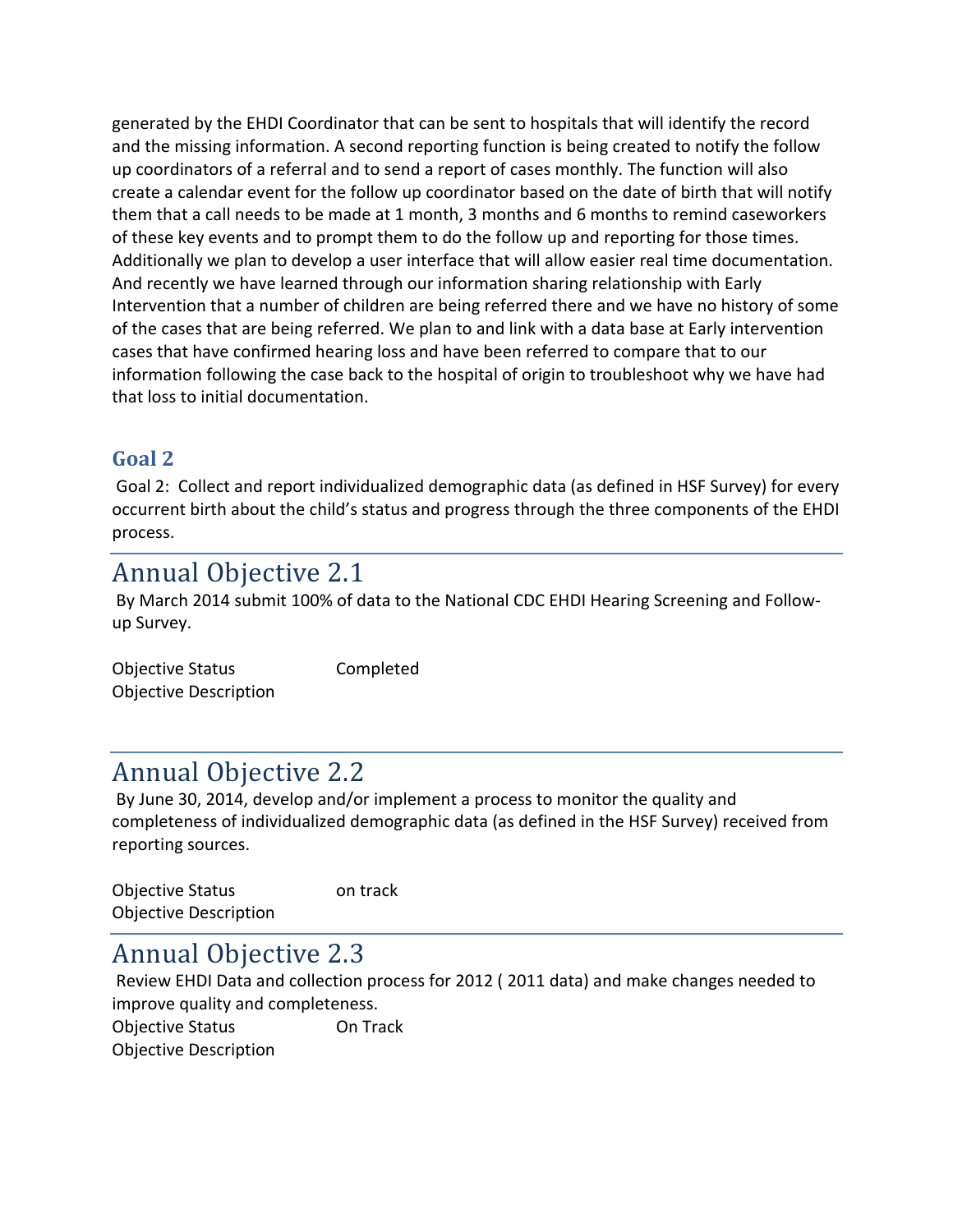#### **Goal 3**

Goal 3: Utilize findings from the analysis of EHDI data to guide the development and enhancement of the EHDI‐IS and educate stakeholders about the program's successes, challenges, and future opportunities.

## Annual Objective 3.1

Convene an internal work group and the Advisory Council to achieve this goal. Objective Status on target Objective Description An internal work group has been set up to work on this objective, although we have not met monthly at this point. The first half of the year has been devoted to the EHDI Coordinator, Needs Assessor and Data manager mastering the operation of the Challengersoft Program. Internally another Program Manager has experience with setting up Challengersoft functions to manage data and reports for her program. The EHDI Program Manager has been mentoring with her to learn user interfaces that can be adopted in the EHDI Program. One internal training has been offered to that included The EHDI Coordinator presenting with the Program Manager using Challengersoft, to the internal workgroup which included Newborn Genetics Manager and follow up Coordinator, CMS Program Manager, Epidemiologist, Needs Assessment Coordinator and Medical Director. Now the internal workgroup that includes the Data Manager, Epidemiologist, EHDI Coordinator, and Needs Assessor and the Mentor Program Manager are meeting weekly with Challengersoft engineers to institute new system functions and new enhancements.

#### **Goal 4**

Goal 4: Strengthen EHDI‐IS by developing and implementing an evaluation plan and utilize findings to improve the system.

### Annual Objective 4.1

Improved reporting of data sets NBHS NBGS Vital records and Part C records Objective Status **On track** Objective Description

#### **Success Stories**

#### **Success Story 1**

What did you do? Met with PCP providers to discuss issues with follow up What did you accomplish? We learned that some providers are now linked electronically with their affiliate hospital and can see hearing screening results and make referrals directly to an affiliate audiologist.

What did you learn? How we can help is to continue to send written information about the importance of attending the appointment and instructions to reduce no shows.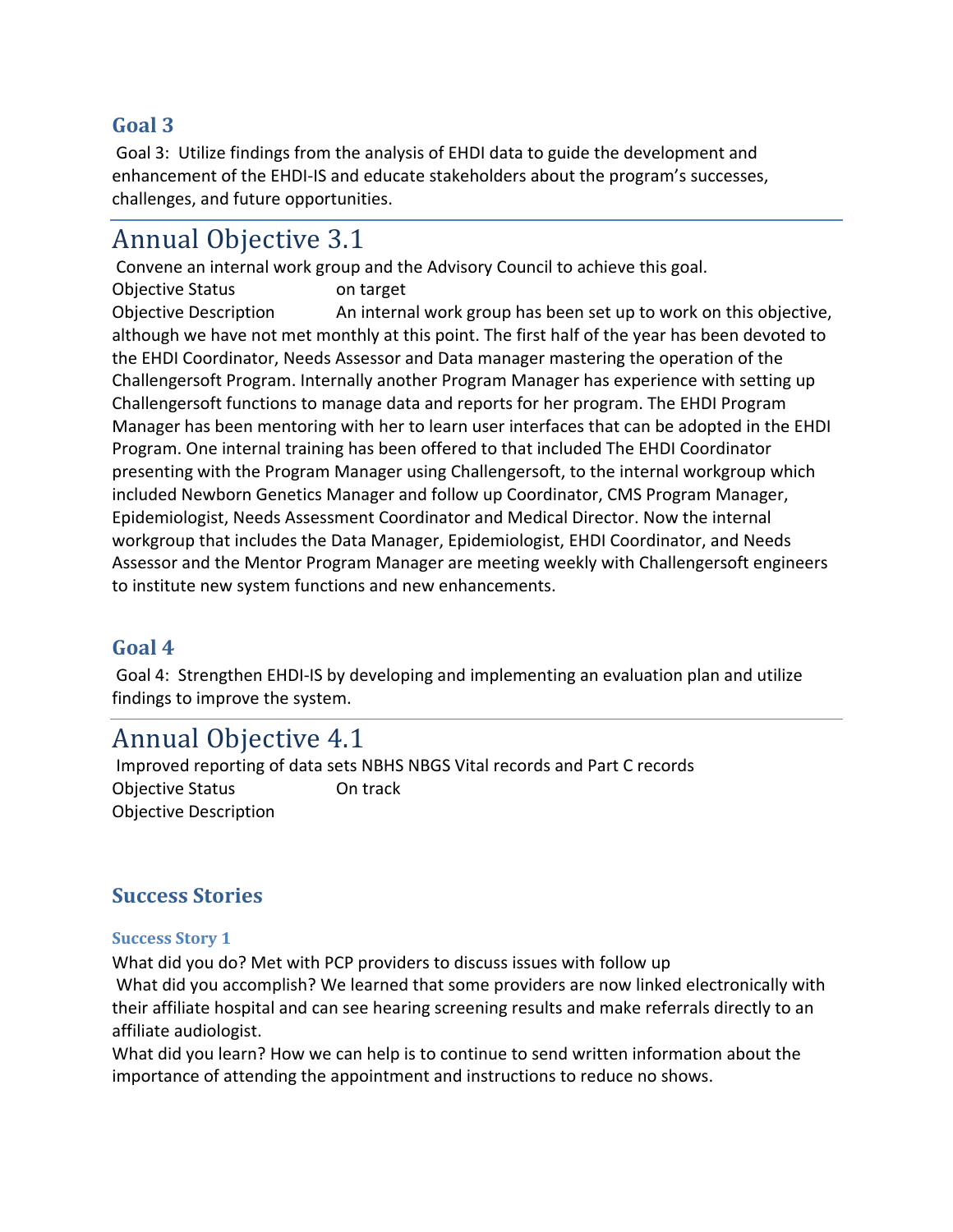#### **Success Story 2**

What did you do? Visited a PCP office that made a helpful suggestion What did you accomplish? I met with the bloodspot program coordinator to discuss a collaborative effort to provide nursery staff with red envelopes and instructions to place second screening card and report of screening results in envelope. This is labeled to go to the first well baby check. PCP has a intake question including reminding the parent to bring this red envelope to the next appointment

What did you learn? WE are planning a PDSA to test this idea.

#### **Success Story 3**

**What did you do?** The EHDI Program formed a new alliance with additional uncharted stakeholders initiated by the need for families that choose homebirths to have community based, culturally competent, family centered hearing screening resources. The EHDI Coordinator together with members of the NM Midwives Association, The Maternal Child Health Program (which licenses and governs midwives), and the Office of Child Development, ECHO Initiative and the Newborn Hearing Screening Program formed a workgroup to explore hearing screening resource in the state.

**What did you accomplish?** Midwives account for 350 births per year in New Mexico. Midwives have not been reporting screening results and for the most part were unable to get babies screened within one month in the state. The barriers to screening were both cultural and logistical. At present midwives in New Mexico do not have screening equipment in their practices. The culture of a midwife client is that families that birth at home are not likely to go to a hospital program for screening. An alliance formed between EHDI coordinator and the Director of the New Mexico Head Start Collaboration Office and midwives. The Department of Health Maternal Child Health Manager, EHDI Program Coordinator, The Midwives Association and the ECHO Initiative members met by phone facilitated by the Head Start Collaboration Director and started discussions of how to collaborate. We opened a discussion that included the Early Head Start programs that may help meet the need in partnership with the ECHO Initiative. We will have our first statewide coordination meeting on April 1 inviting stakeholders for strategic planning. We will be mapping where Head Start has screening equipment, looking at training and needs for screening and reporting for Head Start Staff, linking the midwives to these resources, mapping statewide needs and resources for screening. We expect that midwives will utilize this program as a resource for screening and that this will also be welcomed by the Head Start Programs.

**What outcomes or impact did you achieve?** We expect that a plan will be drafted that will allow midwives to access screening at Early Head Start Programs. We expect this will improve the number of babies birthed at home that are able to get screening.

**Did the success promote efficiency or effectiveness?** Yes. Head Start is parent and family focused. Early Head Start Programs have and continue to work with the ECHO Initiative to train Head Start Programs around the state to do hearing screening. This new alliance offers mutual opportunities for HeadStart Early Head Start Programs to meet federal compliance issues for recruitment and community collaboration and for Midwives Practices by to providing an untapped resource for their families. This also will provide for the EHDI Program a way to meet